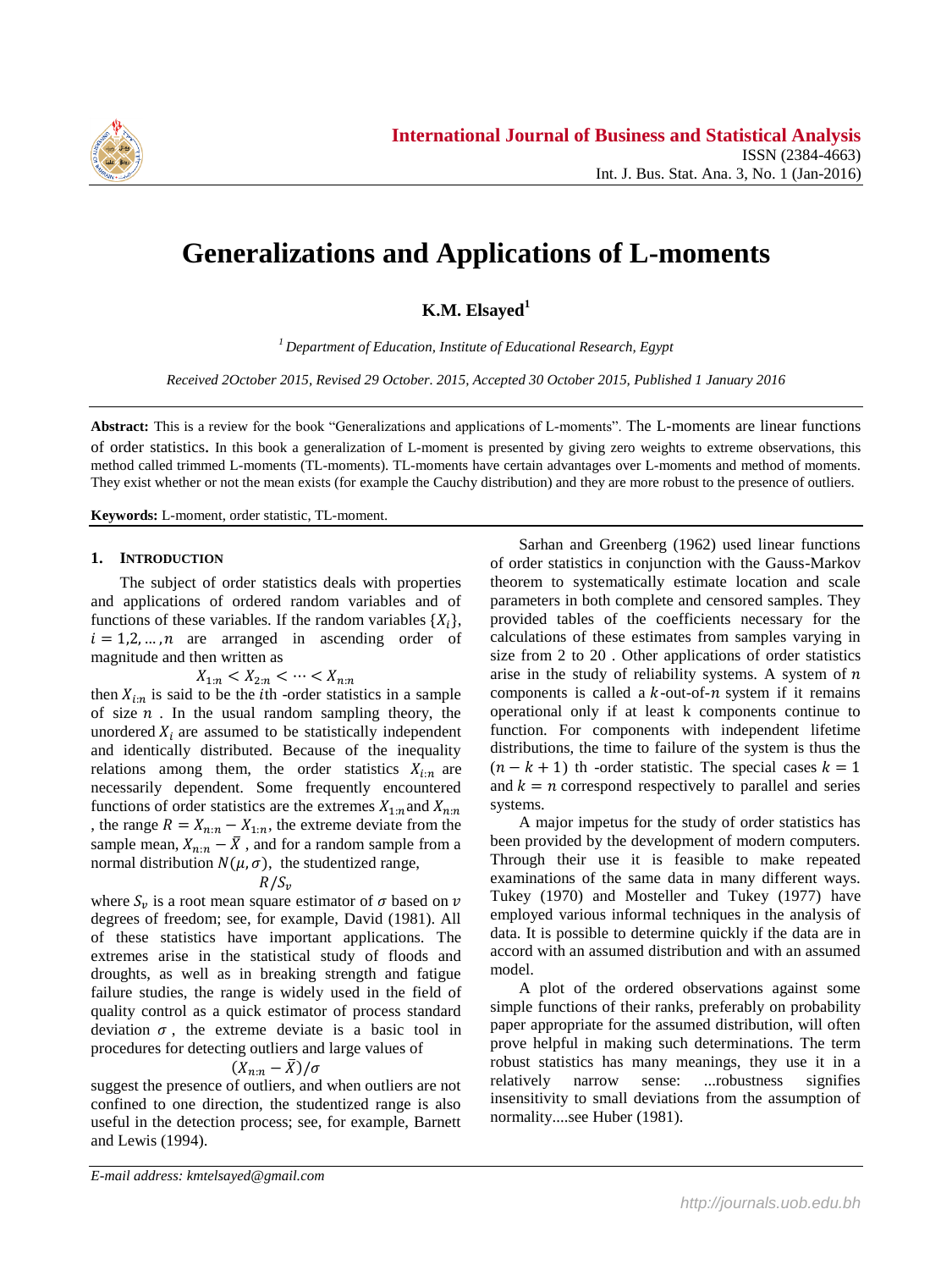Tukey (1960) points out that for a sample from  $N(\mu, \sigma)$  the mean deviation has asymptotic efficiency 0:88 relative to the standard deviation in estimating  $\sigma$ . The situation is changed drastically if some contamination by a wider normal, for example  $N(\mu, 9\sigma^2)$ is present: as little as 0:008 of the wider population will render the mean deviation asymptotically superior. Nevertheless there are flaws: the efficiency of the mean is very small for a uniform parent, and for any parent a single wild observation may render  $X$  useless.

It has long been known that the midpoint,

$$
(X_{1:n}+X_{n:n})/2
$$

is optimal in the former case but much worse than  $X$  in the latter, and that the median is preferable in the latter case but worse in the former. Obviously, they must not expect an estimator to be good under too wide a set of circumstances.

It is standard statistical practice to summarize a probability distribution or an observed data set by some of its moments. It is also common, when fitting a parametric distribution to a data set, to estimate the parameters by equating the sample moments to those of the fitted distribution. The method of moments is not always satisfactory: sometimes it is difficult to assess exactly what information about the shape of a distribution is conveyed by its moments of third and higher order, the numerical values of sample moments, particularly when the sample is small, can be very different from those of the probability distribution from which the sample was drawn, and the estimated parameters of distributions fitted by the method of moments are often markedly less accurate than those obtainable by other estimation procedures such as the method of maximum likelihood; see, for example, Vogel and Fennessey (1993) and Kirby (1974).

Many statistical techniques are based on the use of linear combinations of order statistics but there has not been developed a unified theory covering the characterisation of probability distributions, the summarisation of observed data samples, the fitting of probability distributions to data and the testing of hypotheses about fitted distributions, until Hosking introduced L-moments in 1990, the L in L-moments emphasises the construction of L-moments from linear combinations of order statistics.

Greenwood et al. (1979) have introduced probability weighted moments, and they used them as a basis for estimating the parameters of some known distributions, for example, the Gumbel distribution. Hosking (1990) has studied an alternative approach based on quantities, which he called L-moments, which are analogous to the conventional moments but can be estimated by linear combinations of order statistics (L-statistics). L-moments have the theoretical advantages over conventional moments of being able to characterize a wider range of distributions and of being more robust to the presence of outliers of the data.

#### **2. CHAPTER 2: L-MOMENTS**

Hosking (1990) introduced population L-moments  $\lambda_1, \lambda_2, \ldots$  as robust alternatives to classical measures of location, dispersion, skewness and kurtosis based on central moments and has studied properties of their corresponding sample L-moments  $l_1, l_2, ..., l_n$  for samples of size n from any continuous distribution. Sample Lmoments which can be expressed as linear combinations of the sample order statistics, are unbiased for the corresponding population quantities  $\lambda_1, \lambda_2, ..., \lambda_n$ , and Hosking (1990) has given expressions for their asymptotic variances and covariances. An example of a sample L-moment is Gini's mean difference scale estimate g which is twice the sample L-moment  $l_2$  and therefore has expectation  $2\lambda_2$ . Nair (1936) derived the standard error of g for any continuous distributions and Lomoniki (1951) obtained in a different way a general expression for the standard error of g when sampling is from any continuous distribution.

In this chapter they derive expressions for the exact variances and covariances of sample L-moments in terms of first and second-moments of order statistics from small samples. For example, the variance of Gini's mean difference g depends only on the mean and covariance structure of the order statistics for conceptual samples of sizes 1, 2 and 3. They give examples of the use of these formulae for various distributions.

In section 2.2 they review classical moments. In sections 2.3 and 2.4 definitions and equivalent expressions for population and sample L-moments are given. In section 2.5 they derive exact results for the mean and variance-covariance structure of sample Lmoments for any univariate continuous distribution. In section 2.6 they show how to derive distribution-free unbiased estimators of the variances and covariances of sample L-moments and give two examples. In section 2.7 they establish a theorem which characterises the normal distribution in terms of sample L-moments. In section 2.8 they apply these results to obtain exact variances and covariances for sample probability weighted moments.

## **3. CHAPTER 3: GENERALISATIONS OF L-MOMENTS**

Consider the problem of estimating the parameters of a distribution  $F$ . Classical estimation methods (e.g, the method of moments, least squares, and maximum likelihood) work well, for example, in cases where the distribution belongs to the exponential family. However, it is recognised that outliers, which arise from heavytailed distributions or gross errors of measurement, have undue influence on such methods; for example,  $\bar{X}$  which is an unbiased estimator of the mean  $\mu$  of the normal distribution based on the method of moments, least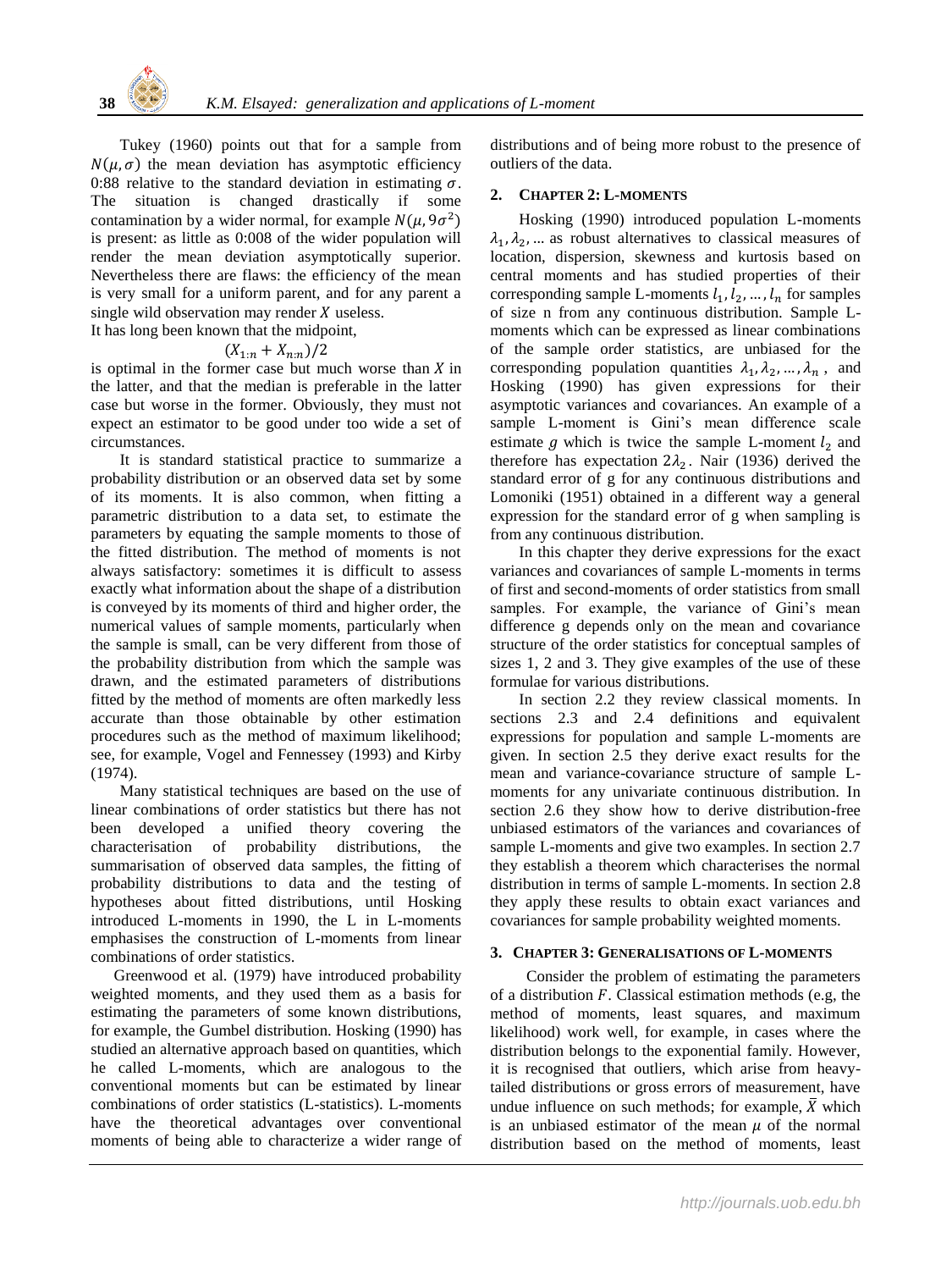

squares and maximum likelihood, is a non-robust estimator; see, for example, Ali and Luceno (1997). Therefore, if there is concern about extreme observations which having undue influence, one should use a robust method of estimation which has been developed to reduce the influence of outliers on the final estimates. In recent years, a great deal of attention has been focused on robust estimation methods; methods produce estimates that are resistant to the presence of outliers; see, for example, Barnett and Lewis (1994),

Hampel et al. (1986), Hawkins (1980) and Rousseuw and Leroy (1987). Hosking (1990) unified analysis and estimation of distributions using linear combinations of order statistics and used their ratios as new measures of skewness and kurtosis to relate L-moments to the method of moments. Royston (1992) and Vogel and Fennessey (1993) discuss the advantages of L-skewness and Lkurtosis over their product-moment counterparts. Hosking and Wallis (1995), Sillito (1951) and Sillito (1969) consider various theoretical aspects and applications of L-moments. Mudholkar and Hutson (1998) introduced LQ-moments using a "quick" measure of the location of the sampling distribution of the order statistics such as the median, the tri-mean and Gastwirth measure (which they call Gastwirth) in place of the mean. There are wide applications for L-moments in engineering, meteorology, and hydrology; see, for example; Gingras and Adamowski (1994), Guttman et al. (1993), Pearson (1993), Pilon and Adamowski (1992) and Sankarasubramanian and Srinivasan (1999).

In this chapter an alternative approach which they call trimmed L-moments (TL-moments) is introduced which gives zero weight to extreme observations. TLmoments have advantages over L-moments and the method of moments: they exist whether or not the mean exists (for example, the Cauchy distribution) and they are more robust to the presence of outliers. Trimming refers to the removal of extreme values of a sample. For example, to symmetrically trim a univariate sample size, one removes the  $k$  smallest and  $k$  largest values for some specified  $k < n/2$ . For univariate samples the trimmed mean, the mean of the  $n-2k$  un-trimmed sample values, is by far the most widely studied trimmed statistic.

In section 3.2 they define LQ-moments and obtain their large sample variances. In section 3.3 they introduce both population trimmed L-moments and their sample counterparts for estimating parameters from any univariate continuous distribution and also obtain their exact variances and covariances. In section 3.4 they develop the trimmed probability weighted moment method (TPWM) and elucidate its relation to TLmoments. In section 3.5 they study the TL-mean as a robust location estimator and apply the method of TLmoments to some symmetric distributions.

### **4. CHAPTER 4: SYMMETRIC LAMBDA ISTRIBUTION**

Tukey (1962) introduced and discussed subsequently the very useful family of distributions defined by the single parameter quantile function

$$
Q(p) = \frac{p^{\lambda} - (1 - p)^{\lambda}}{\lambda}
$$

Where  $0 < p < 1$ .

Random variables with this quantile function are said to be distributed according to a symmetric lambda distribution with parameter  $\lambda$ . Filliben (1969) used this distribution to approximate symmetric distributions with a wide range of tail weights to study location estimators of symmetric distributions. Joiner and Rosenblatt (1971) have given results on the sample range. Chan and Rhodin (1980) used this distribution to study robust estimation of the location parameter based on selected order statistics. Ramberg and Schmeiser (1972) have shown how this distribution can be used to approximate many of the known symmetric distributions and explored its application to Monte Carlo simulation studies. Ramberg and Schmeiser (1974) generalised  $Q(p)$  to a fourparameter distribution defined by the quantile function

$$
Q(p) = \lambda_1 + \frac{p^{\lambda_3} - (1 - p)^{\lambda_4}}{\lambda_2}
$$

where  $\lambda_1$  is a location parameter,  $\lambda_1$  is a scale parameter and  $\lambda_3$  and  $\lambda_4$  are shape parameters.

In section 4.2 they give the properties of the symmetric lambda distribution. In section 4.3 they discuss estimating the parameter l in (4.1) using the maximum likelihood method.

Also, they discuss the use of L-moments and LQmoments for estimating the parameters. In section 4.4 they obtain the asymptotic variances of sample Lmoments derived in Chapter 2. In Section 4.5 they use the symmetric lambda distribution to study the effect of the tail of the distribution on the choice of the plotting position for quantile plots.

# **5. CHAPTER 5: CONTROL CHARTS BASED ON SAMPLE L-MOMENTS**

The usual practice in using control charts to monitor a process is to take samples from the process at fixedlength sampling intervals and plot some sample statistics on the chart. A point outside the control limits is taken as an indication that something, called "assignable cause", has happened to change the process. Since Shewhart introduced control charts in 1924, they have found widespread application in improving the quality of manufacturing processes. Another popular control procedure is the cumulative sum (CUSUM) control chart which was introduced by Page (1954). There has also been a renewed interest in the exponentially weighted moving average (EWMA) control charts, introduced by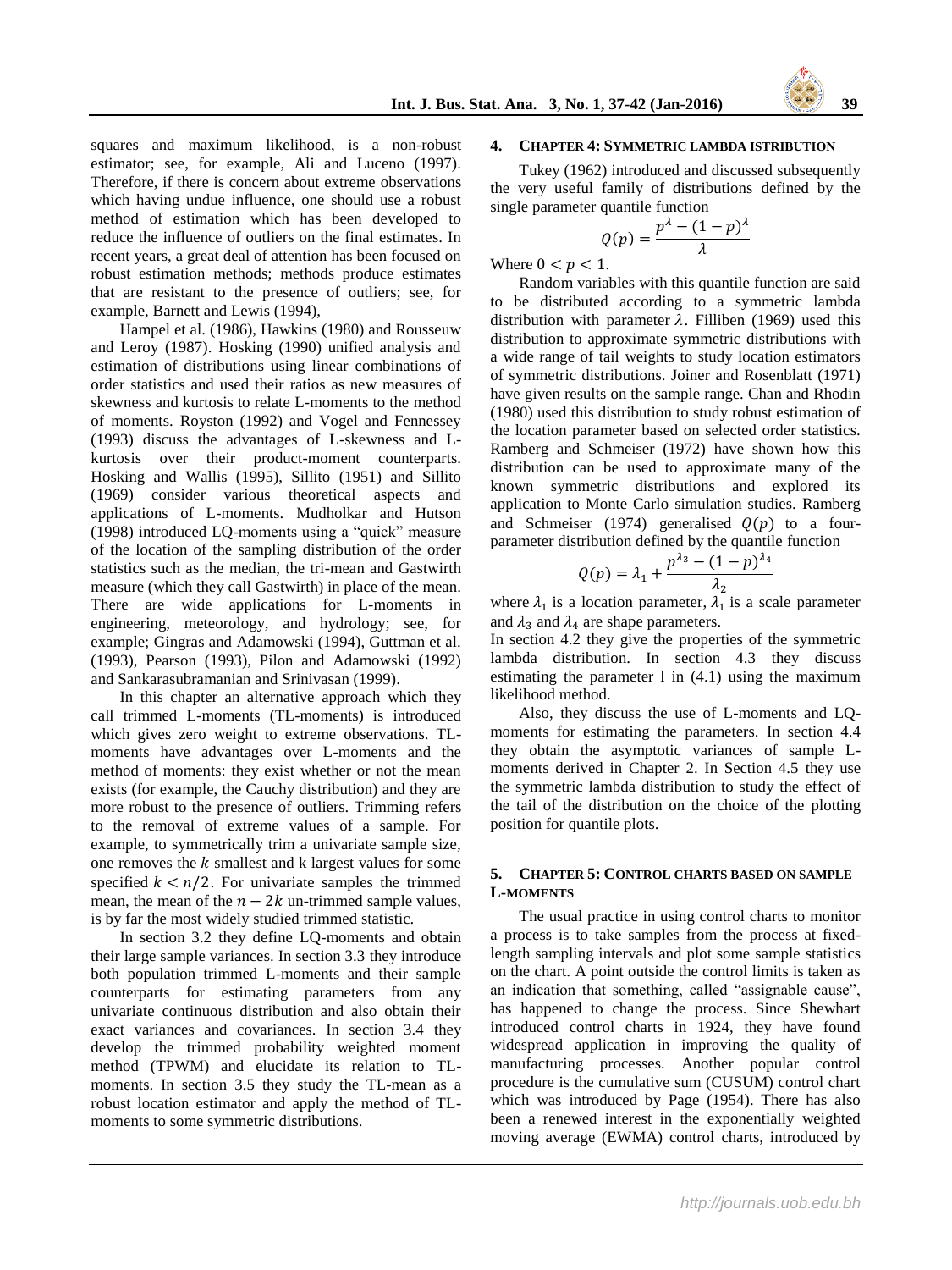Roberts (1959) who called it a geometric moving average chart. It is known that Shewhart-type charts are relatively inefficient in detecting small changes in the process parameters; see, for example, Hunter (1986) and Montgomery (1996). On the other hand, EWMA charts have been shown to be more efficient than Shewhart-type charts in detecting small shifts in the process mean; see, for example, Ng and Case (1989), Crowder (1989), Lucas and Saccucci (1990), Amin and Searcy (1991) and Wetherill and Brown (1991). In fact, the EWMA control chart has become popular for monitoring the process mean; see Hunter (1986) for a good discussion. More recently, EWMA charts have been developed for monitoring process variability; see, for example, Macgregor and Harris (1993), Amin and Wollf (1995) and Gan (1995).

Like the Shewhart control chart, an EWMA control chart is easy to implement and interpret. It is based on the statistics

# Z

where  $X_i$  is the current observation,  $Z_0$  is a starting value, such as the overall sample mean, and  $0 < \lambda \le 1$  is a constant that determines the "depth of memory" of the EWMA: The value  $\lambda = 1$  gives the classical charts, such as the  $\bar{X}$  chart. While the choice of  $\lambda$  can be left to the judgement of the quality control analyst. Experience with econometric data suggests values between 0.1 and 0.3 when it is desirable to detect small changes in whatever process characteristic is being monitored; see, for example, Hunter (1986).

Both Lucas and Saccucci (1990) and Box and Luceno (1997) give the representation

$$
Z_i = \lambda \sum_{j=0}^{i-1} (1 - \lambda)^j X_{i-j} + (1 - \lambda)^i Z_0
$$

or an EWMA process. Thus, Zi can be regarded as a moving average of the current and

past values of the control statistics, where the weights on past data fall off exponentially as in a geometric series; and the smaller the value of l , the greater is the influence of the past values. When the Xi are independent and identically distributed with common variance s2, the variance of the control statistics is given by

$$
Var(Z_i) = [1 - (1 - \lambda)^{2i}] \lambda / (2 - \lambda) \sigma^2
$$

The effect of the starting point soon dissipates and the variance increases quickly to its asymptotic value  $\lambda/(2-\lambda)\sigma^2$  as i increases. Control limits are usually based on this asymptotic variance.

The presence of outliers tends to reduce the sensitivity of control chart procedures because the control limits become stretched so that the detection of outliers themselves becomes more difficult; see, for example,

Rocke (1989), Tatum (1997) and Langenberg and Iglewicz (1986).

In this chapter, see also Elamir and Seheult (2001), they propose EWMA control charts to monitor the process mean and dispersion using the Gini's mean difference and the sample mean, and also charts based on trimmed versions of the same statistics. The proposed control charts limits are less influenced by extreme observations than classical EWMA control charts, and lead to tighter limits in the presence of out-of-control observations.

Specifically, these control charts and their acronyms are:

- EWMAM: EWMA of the sample mean to monitor the process mean, using Gini's mean difference to estimate the process standard deviation.
- EWMAG:EWMAof the sample Gini's mean difference to monitor process standard deviation.
- EWMATM: EWMA of the sample mean to monitor the process mean, using a trimmed mean of the sample means to estimate the process mean and Gini's mean difference to estimate the process standard deviation.
- EWMATG: EWMA of the sample Gini's mean difference to monitor the process standard deviation using a trimmed mean of the sample Gini's mean differences to estimate the process standard deviation.

#### **REFERENCES**

- Ali, S. and A. Luceno (1997). Maximum trimmed likelihood estimators: A unified approach.examples and algorithms. Computational Statistics and Data Analysis 25, 251–272.
- Amin, R. W. and A. J. Searcy (1991). A nonparametric exponentially weighted moving average control scheme. Communicatin in Statistics-Simulation and Computation 20, 1049–1072.
- Amin, R. W. and H. Wollf (1995). The behaviour of EWMAtype quality control schemes in the case of mixture alternatives. Sequential Analysis 14, 157–177.
- Barnett, V. and T. Lewis (1994). Outliers in Statistical Data (3rd ed.). New York: John Wiley and Sons.
- Box, G. and A. Luceno (1997). Statistical Control by Monitoring and Feedback Adjustment (1st ed.). New York: Wiley.
- Chan, L. and L. Rhodin (1980). Robust estimation of location using optimally chosen sample quantile. Technometrics 22, 225–237.
- Crowder, S. (1989). Design of exponentially weighted moving average schemes. Journal of Quality Technology 21, 155– 162.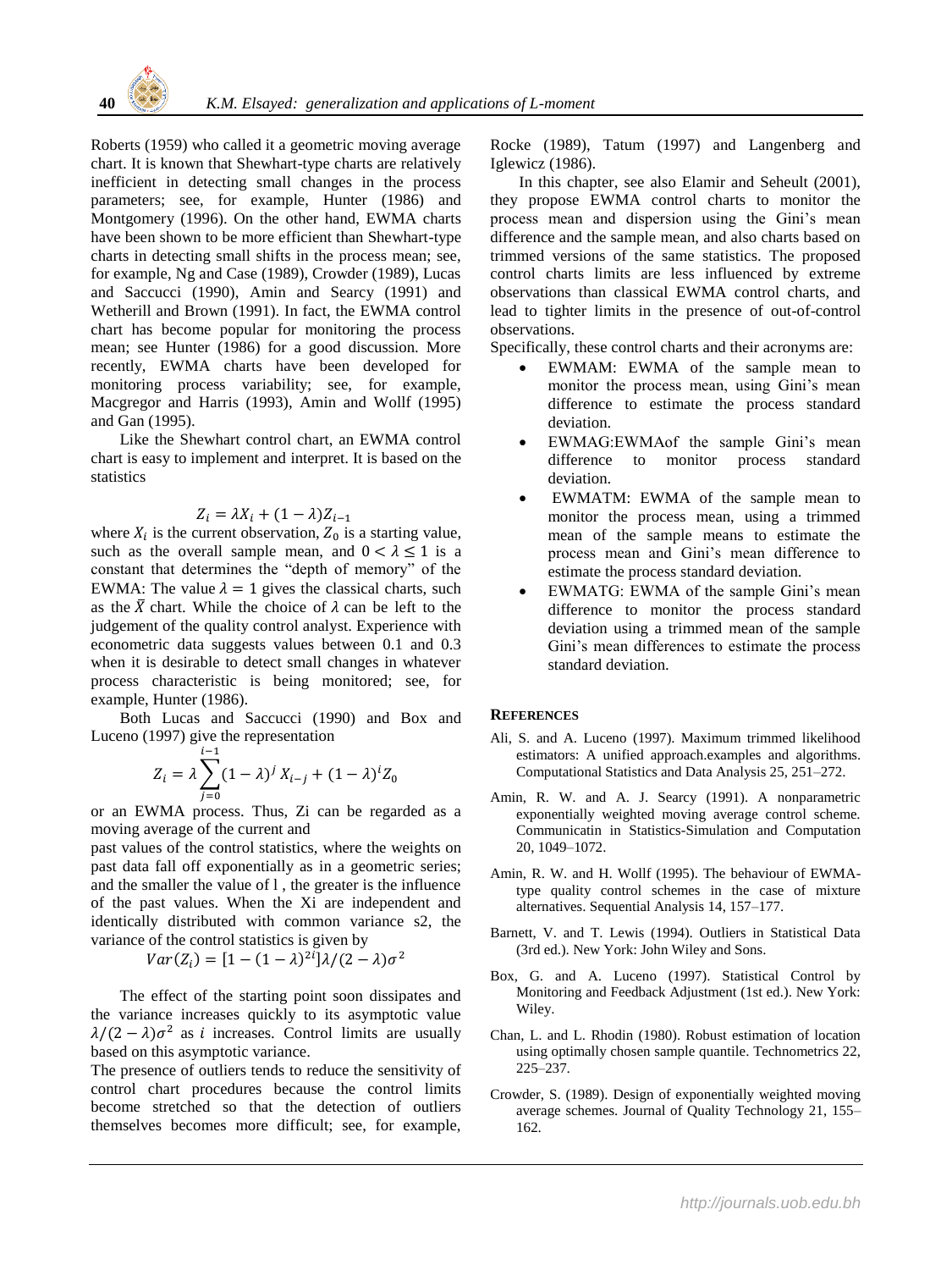

- Elamir, E. (2010). Optimal choices of trimming in trimmed Lmoments. Applied Mathematical Sciences 4, 2881–2890.
- Elamir. E.A.H (2011). Generalizations and Applications of Lmoments. Lambert Academic Publishing,ISBN:978-3- 8473-0956-7, 2011
- Elamir, E. and A. Seheult (2001). Control charts based on linear combinations of order statistics. Journal of Applied Statistics 28, 457–468.
- Filliben, J. J. (1969). Simple and Robust Linear Estimation of The Location Parameters of a Symmetric Distribution. Ph.D thesis, Princeton University.
- Gan, F. (1995). Joint monitoring of process mean and variance using exponentially weighted moving average control charts. Technometrics 37, 446–453.
- Gingras, D. and K. Adamowski (1994). Performance of Lmoments and nonparametric flood frequency analysis. Canadian Journal of Civil Engineering 21, 856–862.
- Greenwood, J. A., J. M. Landweher, and N. C. Matales (1979). Probability weighted moments: Definition and relation to parameters of several distributions expressable in inverse form. Water Resources Research 15, 1049–1054.
- Guttman, N. B., J. Hosking, and J.Wallis (1993). Regional precipitation of quantile values for the continental united states computed from L-moments. Journal Climate 6, 2326–2340.
- Hampel, F., E. Ronchetti, P. Rousseeuw, and W. Stahel (1986). Robust Statistics: The Approach Based on Influence Functions (1st ed.). Wiley, New York, NY.
- Hawkins, D. (1980). Identification of Outliers (1st ed.). London: Chapman and Hall.
- Hosking, J. R. M. and J. Wallis (1987). Parameter and quantile estimation for the generalised pareto distribution. Technometrics 29, 339–349.
- Hosking, J. R. M. (1990). L-moments: Analysis and estimation of distributions using linear combinations of statistics. Journal of the Royal Statistical Society B 52, 105–124.
- Huber, P. (1981). Robust Statistics (1st ed.). New York: Wiley.
- Hunter, J. (1986). The exponentially weighted moving average. Journal of Quality Technology 18, 203–210.
- Joiner, B. and J. Rosenblatt (1971). Some properties of the range in samples from Tukey's symmetric lambda distribution. Journal of the American Statistical Association 66, 394–399.
- Kirby, W. (1974). Algebraic boundedness of sample statistics. Water Resources Research 10, 220–222.
- Langenberg, P. and B. Iglewicz (1986). Trimmed mean ¯X and R charts. Journal of Quality Technology 18, 152–161.
- Lomoniki (1951). The standard error of Gini's mean difference. Biometrika 34, 151–155.
- Lucas, J. and M. Saccucci (1990). Exponentially weighted moving average control schemes: Properties and enhancements. Technometrics 32, 1–13.
- Macgregor, J. F. and T. J. Harris (1993). The exponentially weighted moving variance. Journal of Quality Technology 25, 106–118.
- Montgomery, D. C. (1996). Introduction to Statistical Quality Control (3rd ed.). New York, Wiley.
- Mosteller, F. and J. Tukey (1977). Data Analysis and Regression (1st ed.). Massachusetts: Addison-Wesley, Reading.
- Mudholkar, G. and A. Hutson (1998). LQ-moments: Analogs of L-moments. Journal of Statistical Planning and Inference 71, 191–208.
- Nair, U. (1936). The standard error of Gini's mean difference. Biometrika 23, 428–436.
- Ng, G. and E. Case (1989). Development and evaluation of control charts using exponentially weighted moving averages. Journal of Quality Technology 21, 242–250.
- Page, E. (1954). Continuous inspection schemes. Biometrika 41, 100–114.
- Pearson, C. (1993). Application of L-moments to maximum river flows. The New Zealand Statistics 28, 02–10.
- Pilon, P. and K. Adamowski (1992). The value of regional information to flood frequency analysis using the method of L-moments. Canadian Journal Civil Engineering 19, 137–147.
- Ramberg, J. S. and B. W. Schmeiser (1972). An approximate method for generating symmetric random variables. Communication ACM 15, 987–990.
- Ramberg, J. S. and B.W. Schmeiser (1974). An approximate method for generating asymmetric random variables. Communication ACM 17, 78–82.
- Roberts, S. W. (1959). Control charts based on geometric moving averages. Technometrics 1, 239–250.
- Rocke, D. M. (1989). Robust control charts. Technometrics 31, 173–184.
- Rousseuw, P. and A. Leroy (1987). Robust Regression and Outlier Detection (1st ed.). Wiley, New York.
- Royston, P. (1992). Which measures of skewness and kurtosis are best? Statistics in Medicine 11, 333–343.
- Sankarasubramanian, A. and K. Srinivasan (1999). Investigation and comparison of sampling properties of Lmoments and conventional moments. Journal of Hydrology 218,13–34.
- Sarhan, A. and B. Greenberg (1962). Contribution to Order Statistics (1st ed.). New York: Wiley.
- Sillito, G. (1951). Interrelations between certain linear systematic statistics of samples from any continuous distribution. Biometrika 38, 377–382.